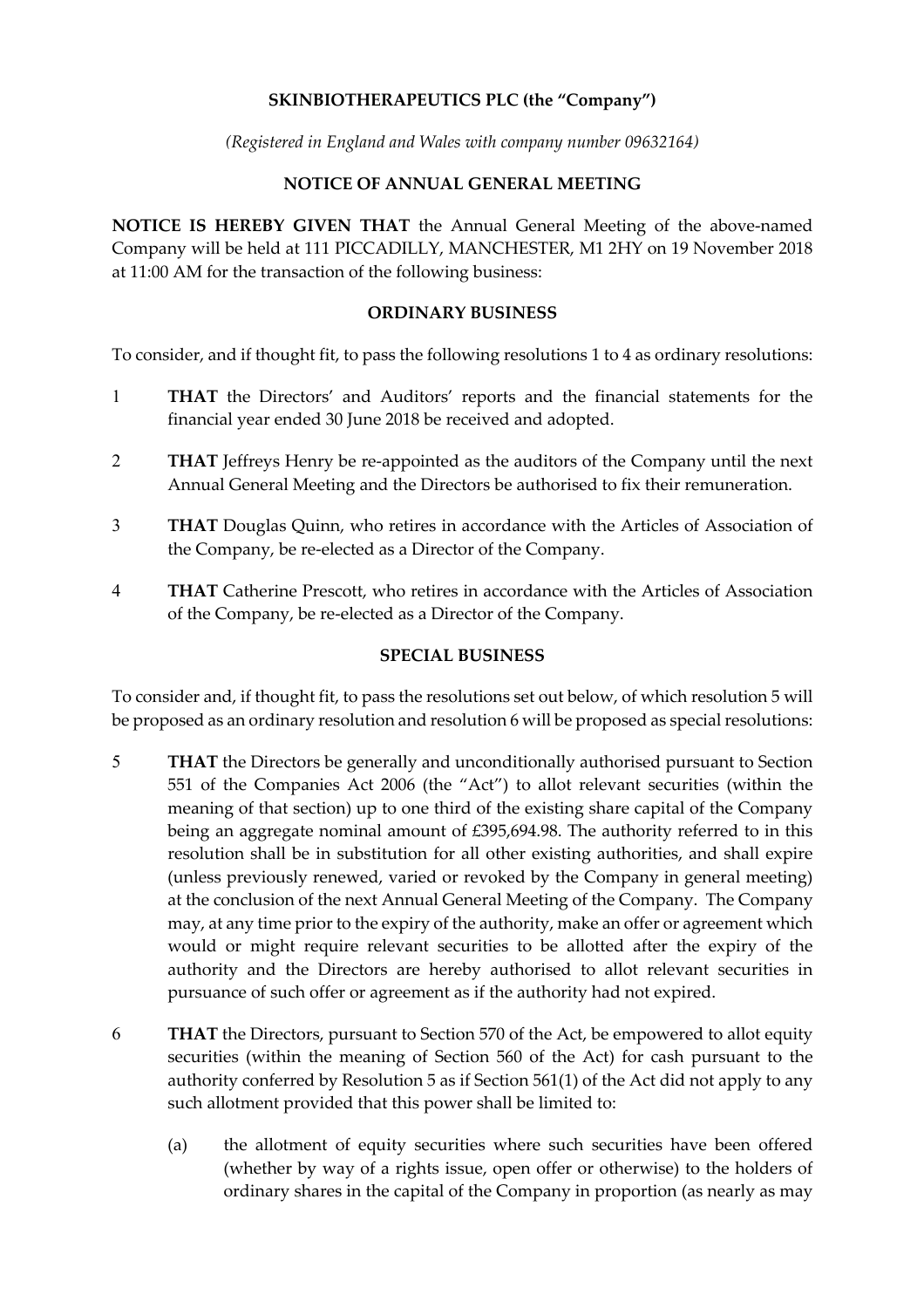be) to their holdings of such ordinary shares but subject to such exclusions or other arrangements as the Directors may deem necessary or expedient to deal with equity securities representing fractional entitlements and with legal or practical problems under the laws of, or the requirements of, any regulatory body or any stock exchange in, any territory; and

- (b) the allotment, other than pursuant to (a) above, of equity securities:
	- (i) arising from the exercise of options and warrants outstanding at the date of this resolution; and
	- (ii) including any issue pursuant to (i) above, up to one third of the existing share capital of the Company up to an aggregate nominal value of £395,694.98,

and this power shall, unless previously revoked or varied by special resolution of the Company in general meeting, expire at the conclusion of the next Annual General Meeting of the Company. The Company may, before such expiry, make offers or agreements which would or might require equity securities to be allotted after such expiry and the Directors are hereby empowered to allot equity securities in pursuance of such offers or agreements as if the power conferred hereby had not expired.

By Order of the Board REGISTERED OFFICE

15 Silk House Park Green Macclesfield England SK11 7QJ

Douglas Quinn Company Secretary Dated 25 October 2018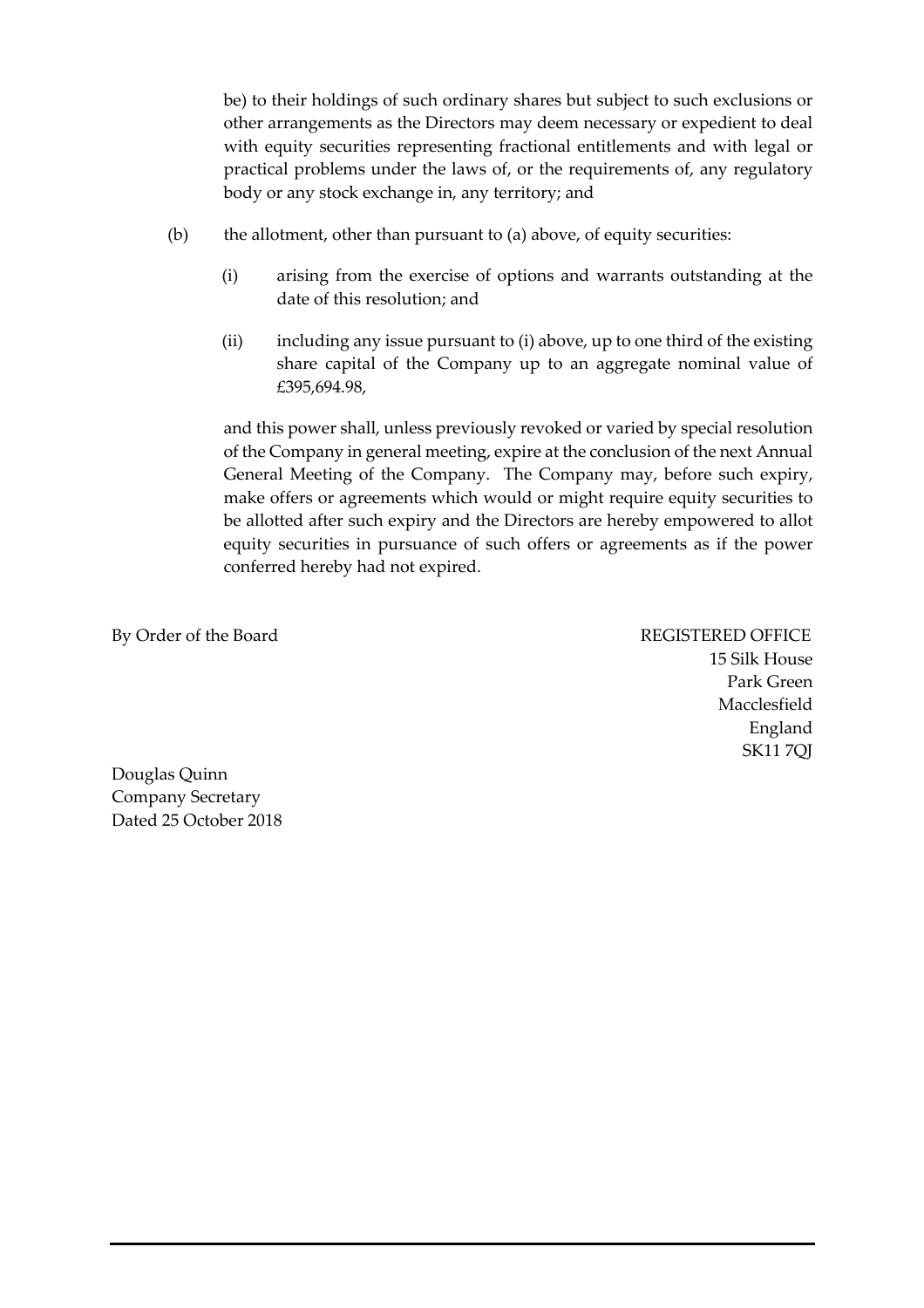### **Notes to the AGM notice**

- 1. In accordance with Regulation 41 of the Uncertificated Securities Regulations 2001 and by paragraph 18(c) of The Companies Act (Consequential Amendments) (Uncertificated Securities) Order 2009, only those members entered on the Company's register of members not later than 11:00 am on 16 November 2018, or if the meeting is adjourned, Shareholders entered on the Company's register of members not later than 2 days before the time fixed for the adjourned meeting (excluding non-business days) shall be entitled to attend and vote at the meeting.
- 2. A member of the Company entitled to attend and vote at this meeting is entitled to appoint a proxy (or proxies) to attend, speak and vote in his place. A proxy need not be a member of the Company. You can only appoint a proxy using the procedures set out in these notes and the notes to the Form of Proxy.
- 3. To be effective, the Form of Proxy must be deposited at the office of the Company's registrars, Share Registrars Limited, The Courtyard, 17 West Street, Farnham, GU9 7DR so as to be received not later than 11:00 am on 16 November 2018, or if the meeting is adjourned, not later than 48 hours before the time fixed for the adjourned meeting.
- 4. To change your proxy instructions simply submit a new proxy appointment using the methods set out above and in the notes to the Form of Proxy. Note that the cut-off times for receipt of proxy appointments (see above) also apply in relation to amended instructions; any amended proxy appointment received after the relevant cut-off time will be disregarded.

Where you have appointed a proxy, and would like to change the instructions, please contact the Share Registrars Limited, The Courtyard, 17 West Street, Farnham, GU9 7DR.

5. In order to revoke a proxy instruction, you will need to inform the Company by sending a signed hard copy notice clearly stating your intention to revoke your proxy appointment to the Company's registrars, Share Registrars Limited, The Courtyard, 17 West Street, Farnham, GU9 7DR. In the case of a member which is a company, the revocation notice must be executed under its common seal or signed on its behalf by an officer of the company or an attorney for the company. Any power of attorney or any other authority under which the revocation notice is signed (or a duly certified copy of such power or authority) must be included with the revocation notice.

In either case, the revocation notice must be received by the Company's registrars, Share Registrars Limited, The Courtyard, 17 West Street, Farnham, GU9 7DR 11:00 am on 16 November 2018. If you attempt to revoke your proxy appointment but the revocation is received after the time specified above, then your proxy appointment will remain valid. Appointment of a proxy does not preclude you from attending the Meeting and voting in person. If you have appointed a proxy and attend the Meeting in person, your proxy appointment will automatically be terminated.